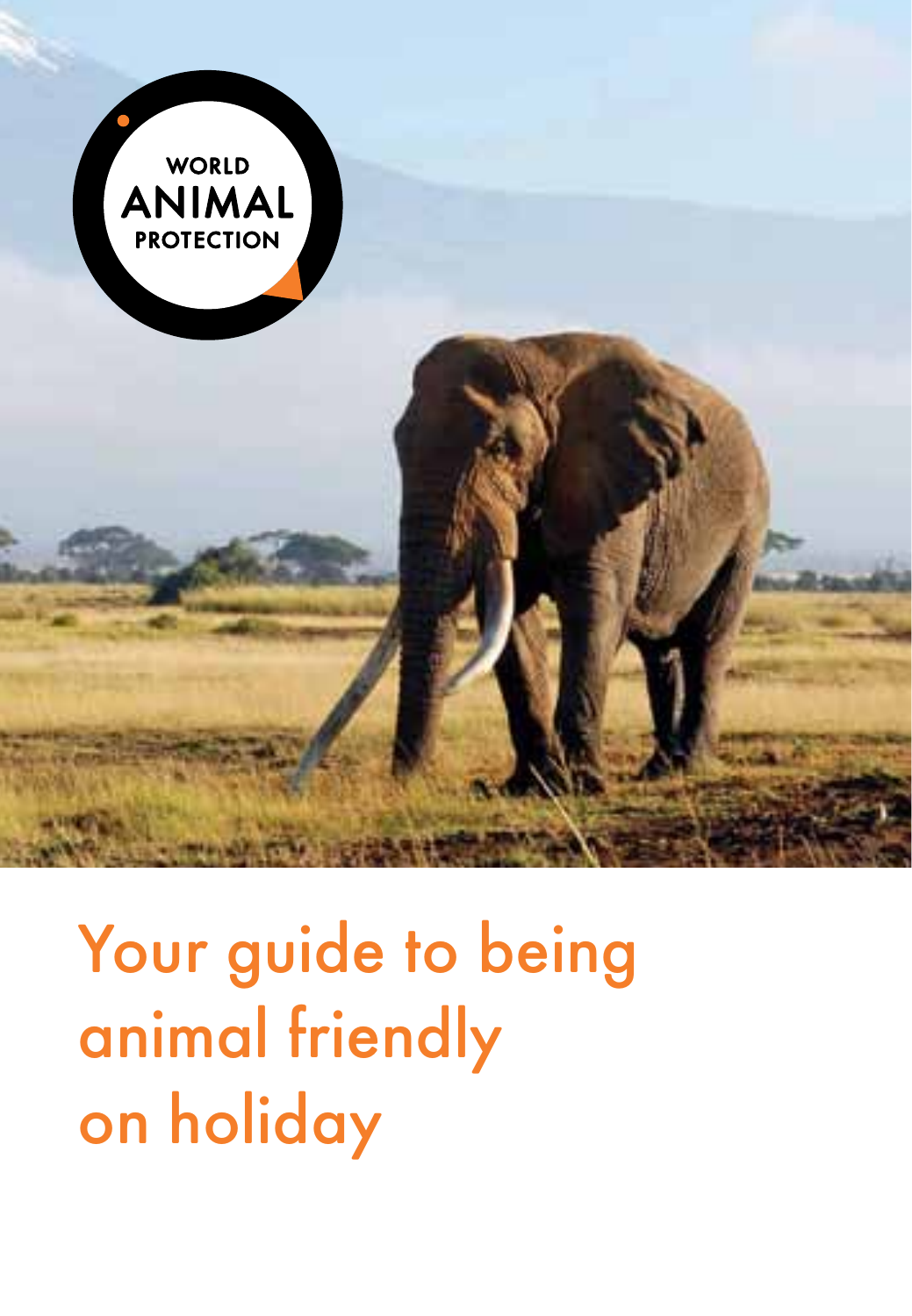

# Planning your trip

| Why it's vital to protect animals when you travel page 3 |
|----------------------------------------------------------|
|                                                          |
|                                                          |
|                                                          |
|                                                          |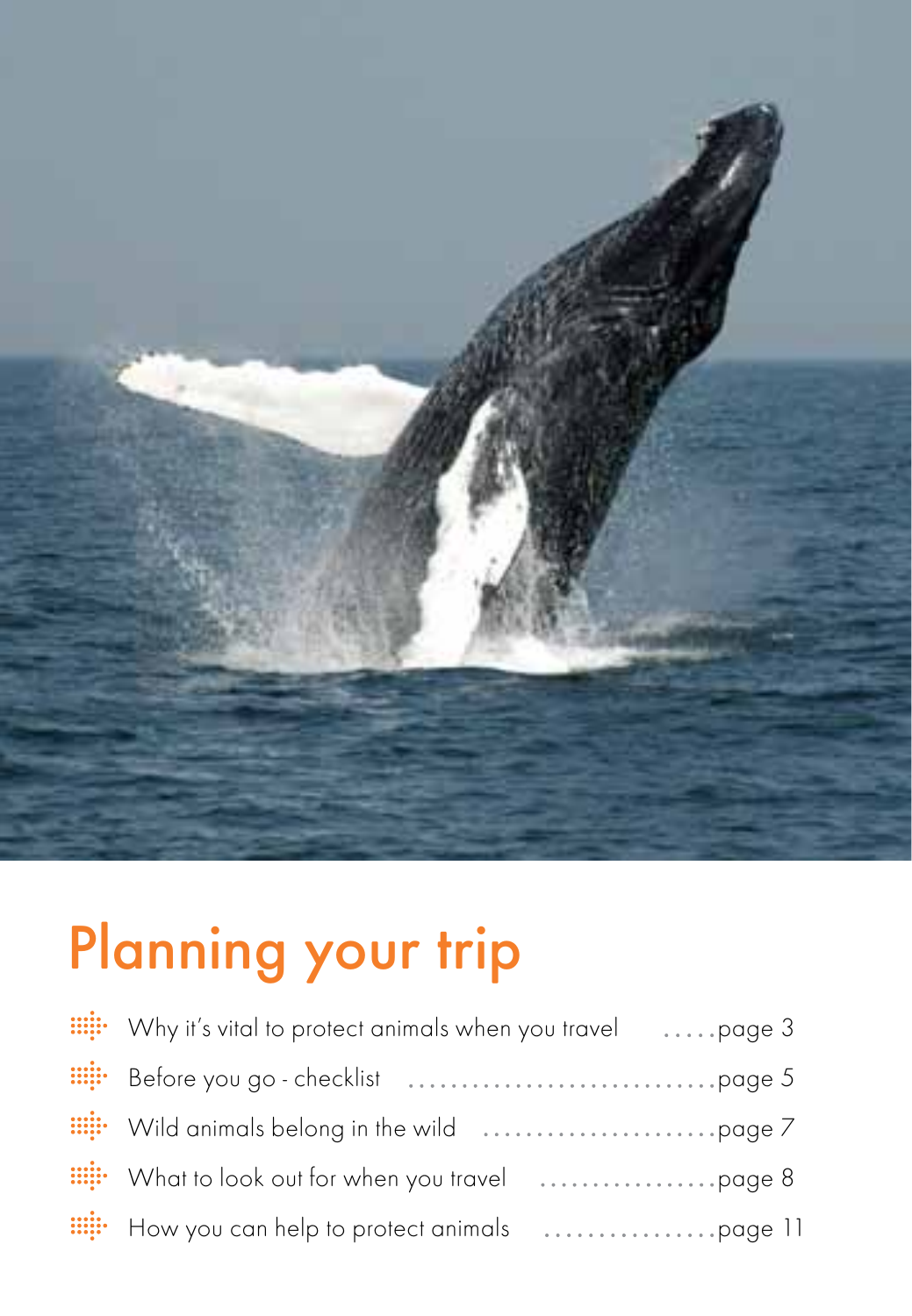### Why it's vital to protect animals when you travel

Seeing wild animals when you travel can be such a memorable part of any travel experience. However, you may not be aware these animals often suffer unseen cruelty and abuse.

Many wild animals are taken from their natural environments to be exploited for entertainment and profit. You may see animals that belong in the wild being used in live shows or being offered for transport and rides. You may be approached to pose with animals for photos, or be offered animal souvenirs or by-products. Often, the worst cruelty is hidden from view.

Elephants are trained to perform for tourists in shows, they're beaten with rods to learn 'tricks' and chained to restrict their movement.

Bears are kept in tiny cages and suffer horrific mental and physical pain as a syringe is repeatedly pushed through the bear's skin into the gall bladder to extract bear bile to sell to tourists.

Sadly, many tourists who love animals may actually contribute to animal suffering simply because they're unaware of the hidden cruelty.

World Animal Protection helps people like you protect animals. This guide lets you know what to look out for so you can make informed decisions about animal experiences on your journey.

The more we can be aware of the way animals are being treated, the more we'll be able to protect them from cruelty and suffering. Being animal friendly when you travel means you always show respect – for the people, the culture, the environment and the animals, in every country you visit.

### Plan your animal friendly trip init.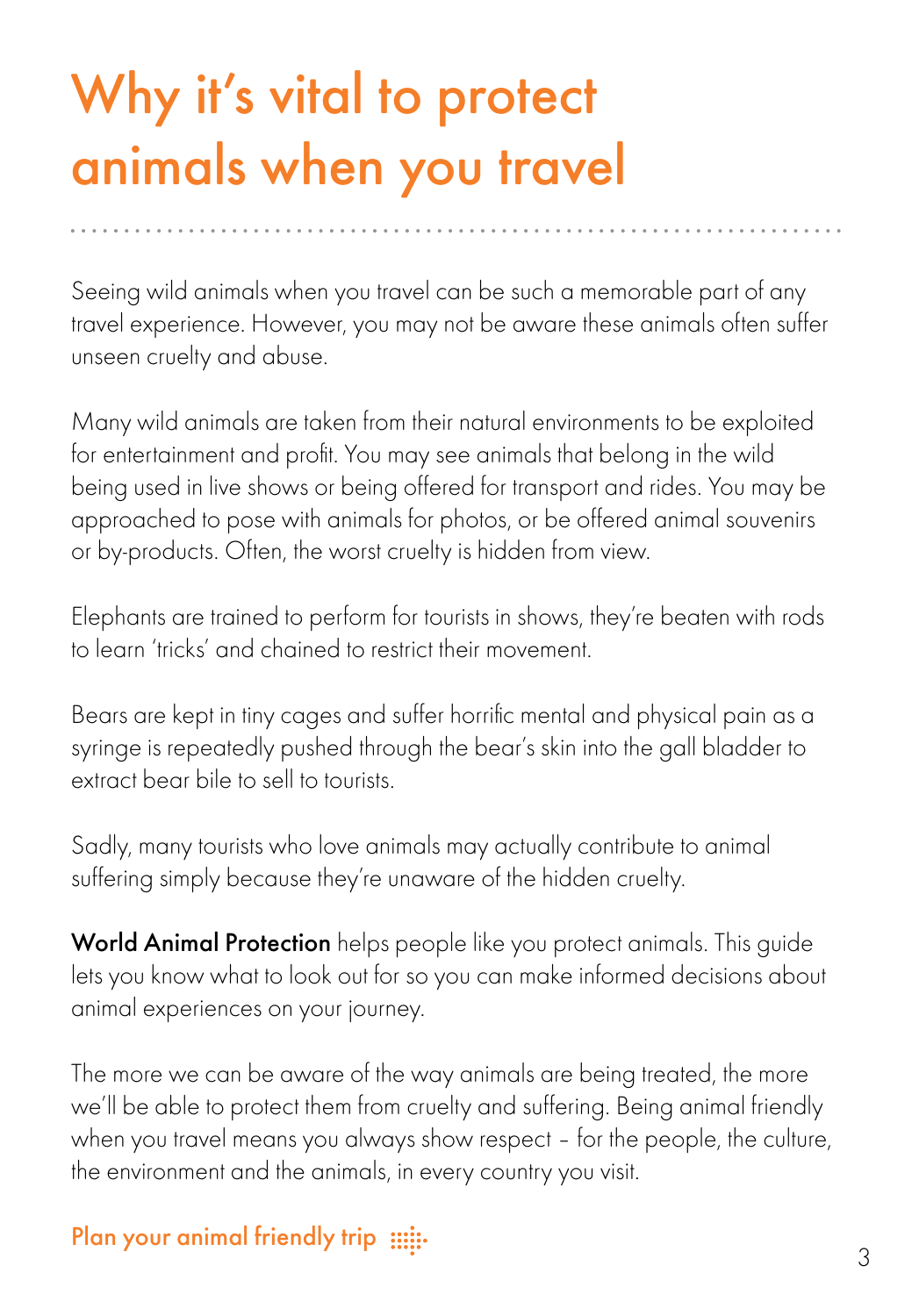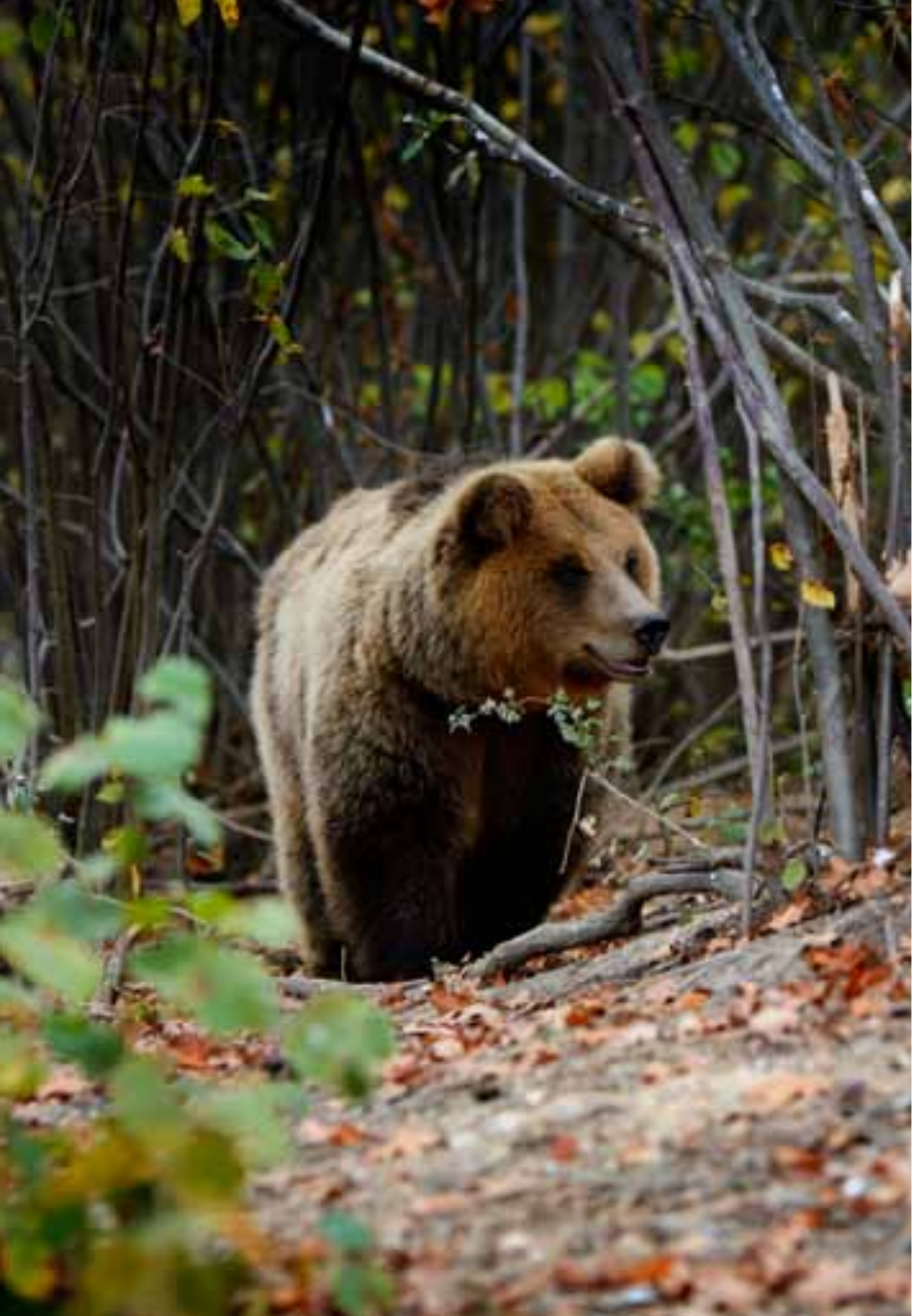## Before you go checklist

You can protect animals on your holidays by being informed and alert to the welfare of the animals you encounter. Make good decisions for animals when you travel by following these simple steps:

- Do your research: investigate the venues you intend to visit. If animal encounters are offered, how are the animals treated and where did they come from?
- : : : Ask questions: check if your tour operator or travel agent has an animal welfare policy. Ask your friends and family about their experiences.
- : :: Make positive choices: support tourism that does not exploit wild animals.
- Eat ethically: when trying local exotic foods, ask if the animal is rare or endangered, which is often illegal.
- Think before you buy: Consider what may be a locally-produced animal souvenir may actually drive demand for the illegal trade in wildlife.
- Think about culture: always be respectful when you travel, but remember that culture is not an excuse for cruelty.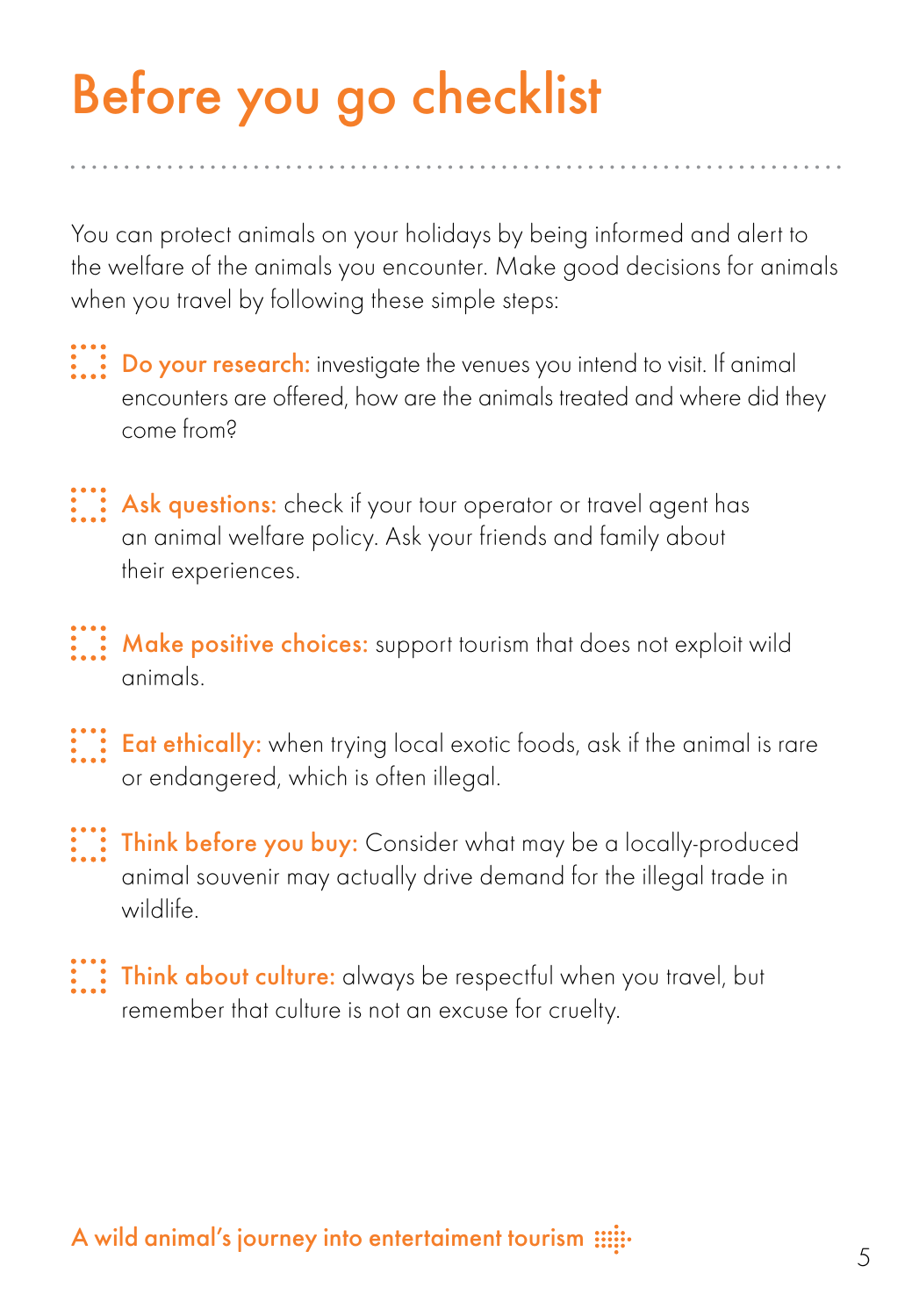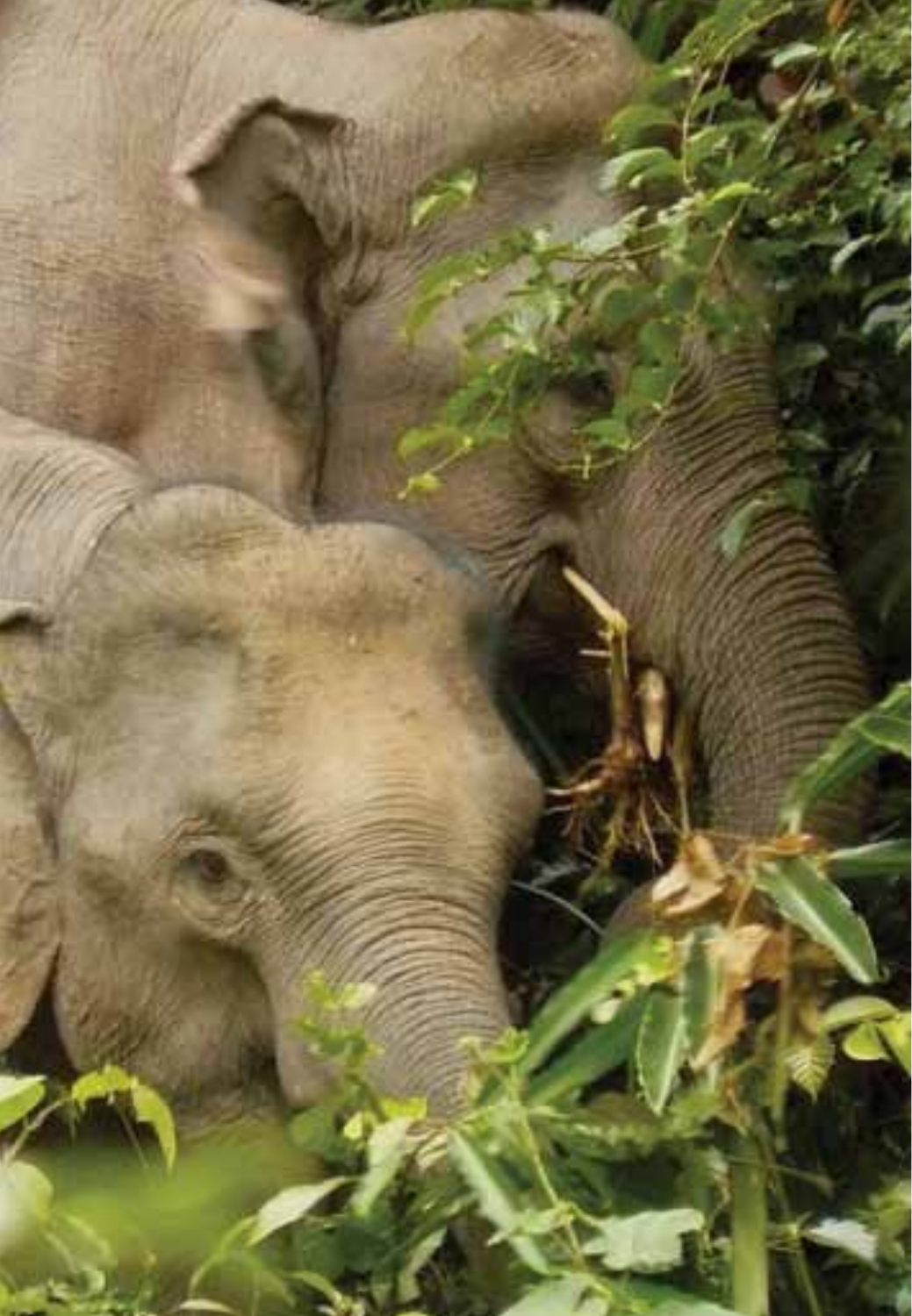## Wild animals belong in the wild

A captive wild animal can never truly experience a life free from suffering and cruelty. No matter how well they are looked after in captivity, only in their wild environment can all the animals' needs be fully met.

When you see a captive wild animal on your holiday, often you can't see the cruelty. It's hidden from view. Whether taken from the wild or bred in captivity, all captive wild animals have their own stories of pain and suffering. Here's just one example.

Elephants used in entertainment can appear to be well looked after, but the reality can be very different. Where they've come from and how they got there is a terrible journey that most holidaymakers aren't aware of.

Young elephants are valued much more than older ones, so they become the targets of poachers. They're easier to catch, transport and train. In the wild, these adolescent elephants are trapped in pits, crudely-dug holes from which they can't escape. Equally traumatic, many elephant calves are bred and born into captivity - never to experience a life without pain and stress.

Ripped from their families and transported to their destinations, terribly cruel training awaits. Rods with spikes, chains, ropes, and "the crush". And this is just the beginning. This elephant will now be forced to entertain tourists with its free time spent socially isolated and physically restrained for the rest of its life. And as long as the demand remains for this kind of tourism, so will the cruelty.

By being aware of the impact your decisions can have, you're taking the first step to ending the cruel exploitation of wildlife.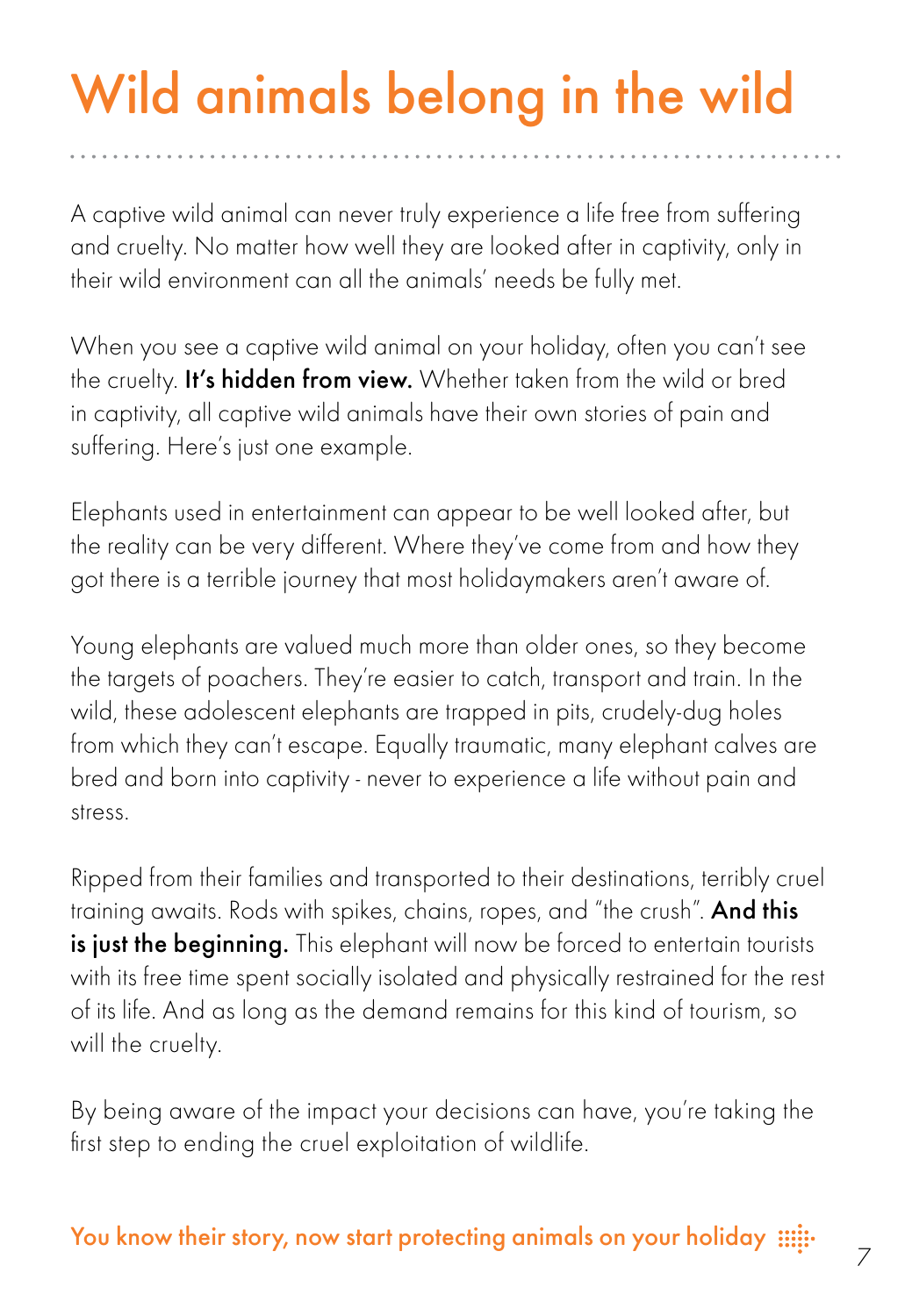# What to look out for<br>on your holiday on your holiday

At last you're on your journey! Now ask yourself these simple questions that can help protect the animals you encounter as you travel.



### 1 Does this animal have food and water?

Many wild animals used to entertain los elefantes y los monos, se ven tourists, like elephants and monkeys, tourists, like elephants and monkeys, tourists, like elephants and monkeys, hoursis, the elephonis and money. limited access to fresh water and food. They may suffer heat stress, exhaustion and dehydration. exhaustion and dehydration. exhaustion and dehydration.



### 2 Is there rest and shelter for animales? the animals? the animals? the animals?

Wild animals used to entertain Wild animals used to entertain<br>tourists have often been taken from extraídos de sus ambientes naturales. Se les mantiene en encierros con poca their natural environments. They are their natural environments. They are their natural environments. They are kept in enclosures with little or no protection from harsh weather, and<br>are not given adequate rest. are not given adequate rest.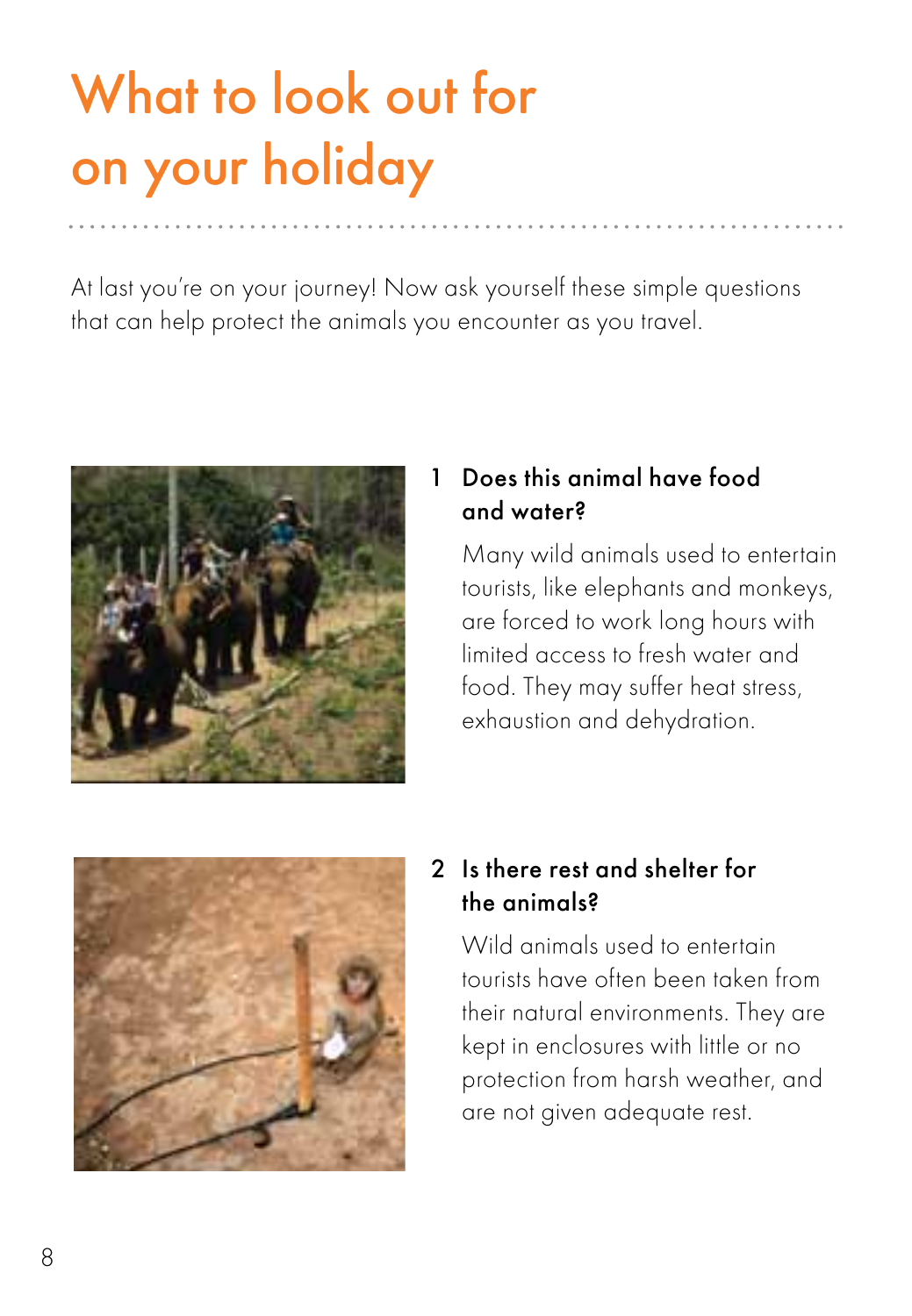

Image © World Animal Protection/Victor Watkins



Image © Flickr.com/cesarastudillo



Image © flickr.com/mamchenkov

#### 3 Is this animal in pain and suffering?

Many captive animals may be suffering from poor nutrition and saliening nom poor numion and<br>health, caused by an inadequate diet or access to little or no veterinary care. Some animals will have their teeth pulled or claws have their teeth pulled or claws<br>clipped, causing terrible suffering. **Solution 31 Solution 19 Solution**<br> **Solution**<br> **Solution**<br> **Solution**<br> **Solution**<br> **Solution**<br> **Solution**<br> **Solution**<br> **Solution**<br> **Solution**<br> **Solution**<br> **Solution**<br> **Solution**<br> **Solution**<br> **Colution**<br> **Colution**<br> **Colut** suffering from health, caused by an inadequate diet or access to little or no

#### 4 Is this 'natural behaviour' or is it cruelty?

Captive animals are often taken captivos summares sus creativants.<br>From their families. Many wild Captive animals are often taken<br>from their families. Many wild<br>animals have complex social structures that cannot be recreated in captivity. These animals are in captivity. These animals are<br>exploited for entertainment, forced to perform unnatural behaviours.

#### 5 Will I see animals in distress?

Performing wild animals in zoos,<br>shows and circuses often suffer from shows and circuses often suffer from shows and enebbes onen sonen nom trauma caused by close confinement, inadequate conditions and cruel training methods. It's the cruelty of the cruel trauma caused by close confinement, inadequate conditions and cruel training methods.

It's the cruelty you don't see that can be the most distressing.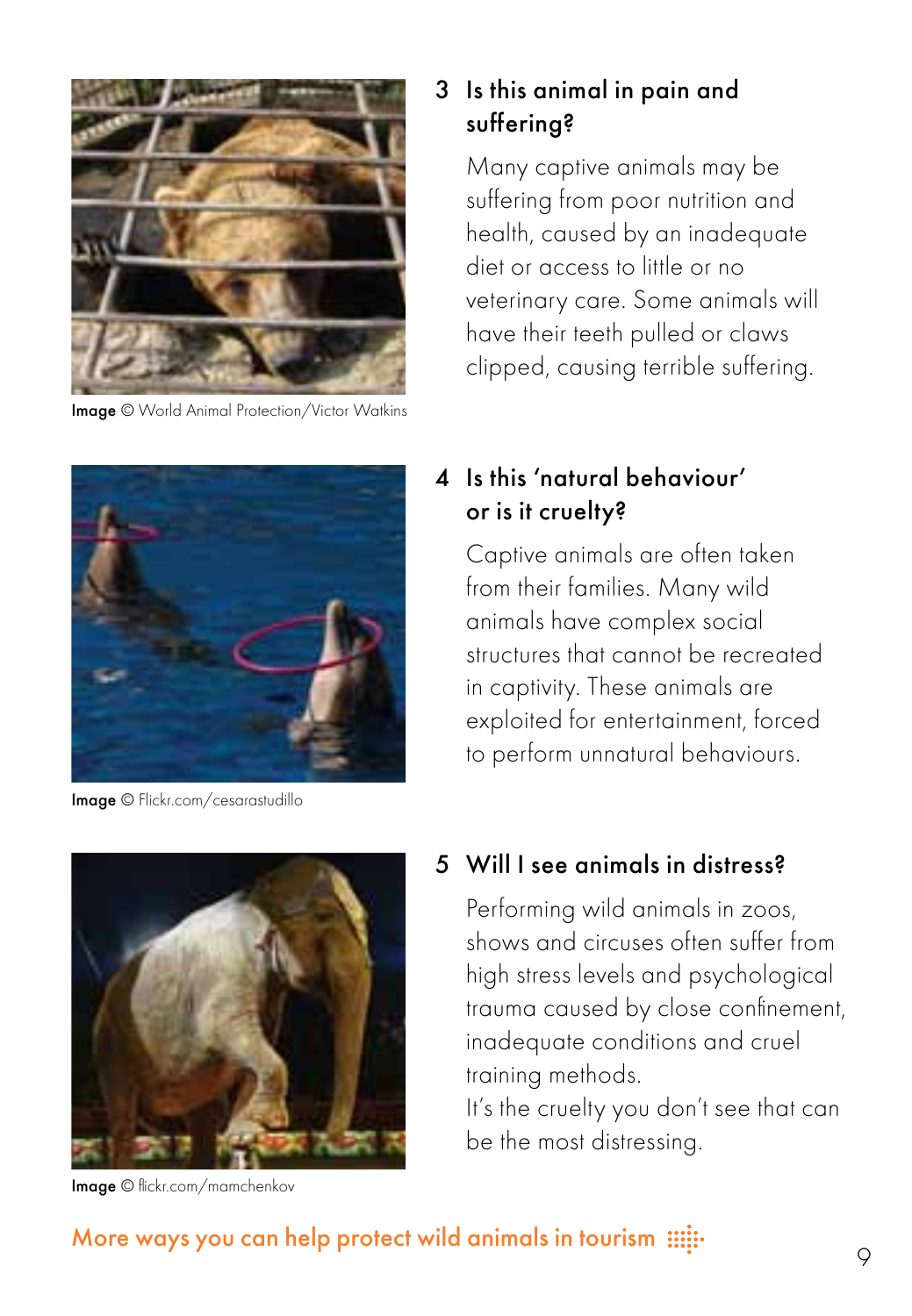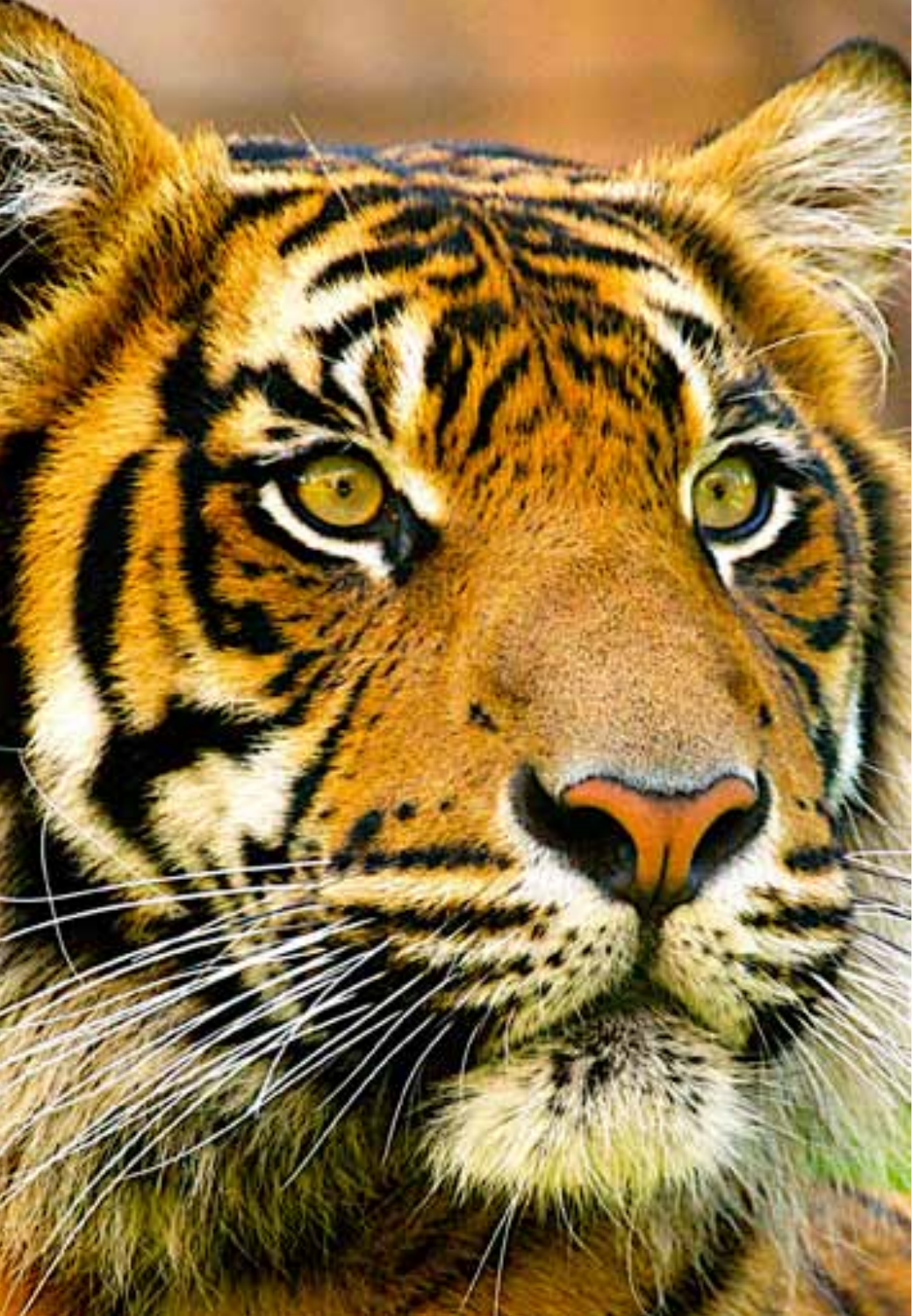# Protect animals after your holiday

**Spreading the word:** Tell your friends and family about your

- experiences. Use social media to encourage your friends to learn about how they can be animal friendly on holiday.
- :::::: Reporting and recording: Record inappropriate treatment and report it to the appropriate local authorities. Do not take corrective measures yourself. Be aware of risks to yourself and/or the animals involved.
- ::::::- Seeing animals in the wild: experience the joy and wonder of animals in the wild. Protect the environment on which wildlife depends.
- **Hillis** Joining World Animal Protection: learn more about our vital work for animals in disasters, animals in farming, animals in communities and animals in the wild. Visit: worldanimalprotection.org

By empowering yourself with the information in this booklet, you've taken the first step to helping protect animals when you travel. Thank you!

Now it's time to put what you've learned into action. Pack your bags, have a great trip – and protect animals as you travel!